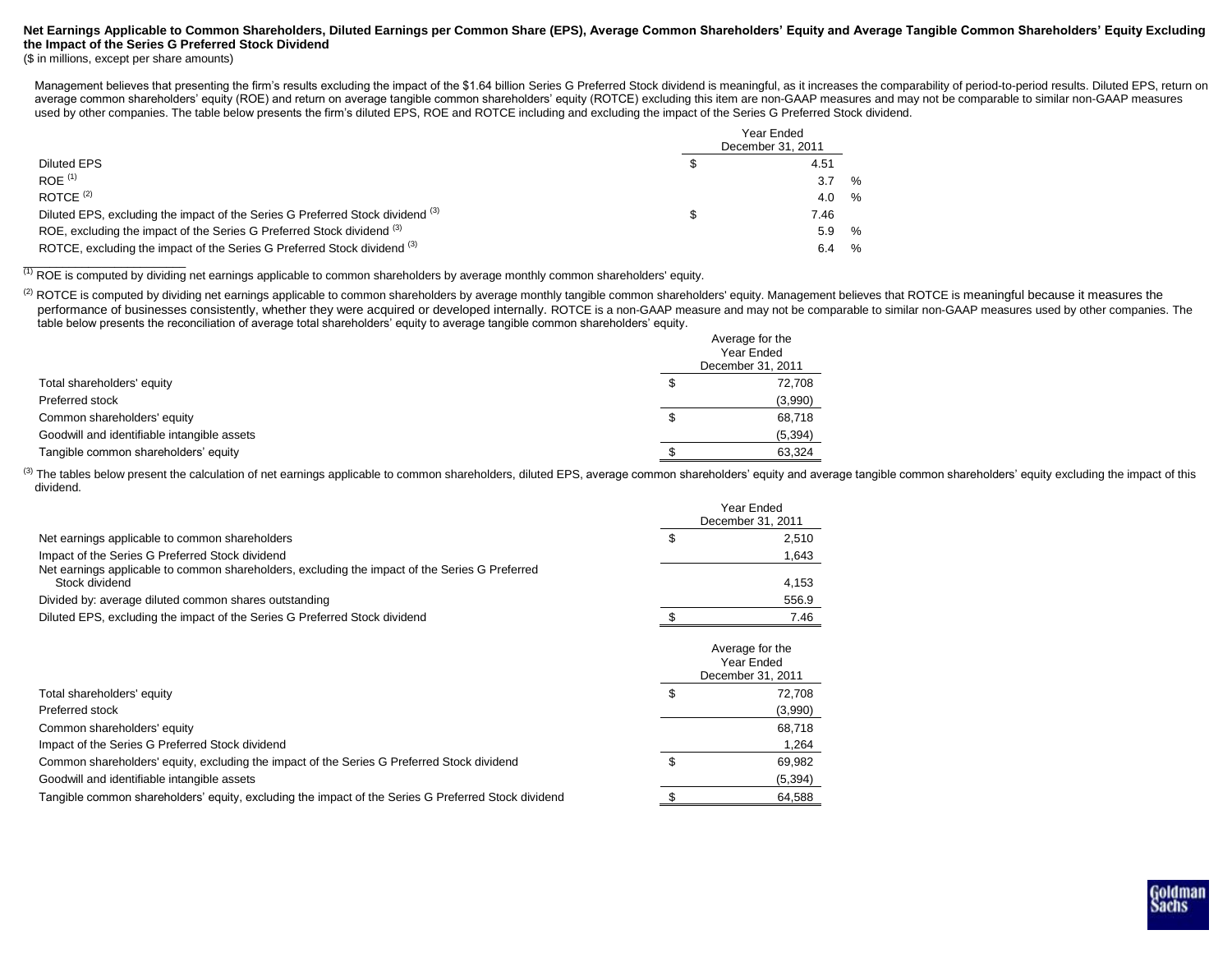#### Net Earnings Applicable to Common Shareholders, Diluted EPS, Average Common Shareholders' Equity and Average Tangible Common Shareholders' Equity Excluding the U.K. Bank Payroll Tax, the **SEC Settlement and the New York Stock Exchange (NYSE) Designated Market Maker (DMM) Rights Impairment** (\$ in millions, except per share amounts)

Management believes that presenting the firm's results excluding the impact of the \$465 million U.K. bank payroll tax, the \$550 million SEC settlement and the \$305 million NYSE DMM rights impairment is meaningful, as it increases the comparability of period-to-period results. Diluted EPS, ROE and ROTCE excluding these items are non-GAAP measures and may not be comparable to similar non-GAAP measures used by other companies. The table below presents the firm's diluted EPS, ROE and ROTCE including and excluding the impact of these items.

|                                                                                                                                         | Year Ended<br>December 31, 2010 |               |
|-----------------------------------------------------------------------------------------------------------------------------------------|---------------------------------|---------------|
| Diluted EPS                                                                                                                             | 13.18                           |               |
| ROF <sup>(1)</sup>                                                                                                                      | 11.5                            | $\%$          |
| ROTCF $(2)$                                                                                                                             | 12.5                            | %             |
| Diluted EPS, excluding the impact of the U.K. bank payroll tax, the SEC settlement and the NYSE DMM rights impairment <sup>(3)</sup> \$ | 15.22                           |               |
| ROE, excluding the impact of the U.K. bank payroll tax, the SEC settlement and the NYSE DMM rights impairment (3)                       | 13.1                            | %             |
| ROTCE, excluding the impact of the U.K. bank payroll tax, the SEC settlement and the NYSE DMM rights impairment (3)                     | 14.3                            | $\frac{1}{2}$ |

(1) ROE is computed by dividing net earnings applicable to common shareholders by average monthly common shareholders' equity.

<sup>(2)</sup> ROTCE is computed by dividing net earnings applicable to common shareholders by average monthly tangible common shareholders' equity. Management believes that ROTCE is meaningful because it measures the performance of businesses consistently, whether they were acquired or developed internally. ROTCE is a non-GAAP measure and may not be comparable to similar non-GAAP measures used by other companies. The table below presents the reconciliation of average total shareholders' equity to average tangible common shareholders' equity.

|                                             |   | Average for the<br>Year Ended<br>December 31, 2010 |
|---------------------------------------------|---|----------------------------------------------------|
| Total shareholders' equity                  | S | 74,257                                             |
| Preferred stock                             |   | (6,957)                                            |
| Common shareholders' equity                 | S | 67,300                                             |
| Goodwill and identifiable intangible assets |   | (5, 729)                                           |
| Tangible common shareholders' equity        |   | 61,571                                             |

(3) The tables below present the calculation of net earnings applicable to common shareholders, diluted EPS, average common shareholders' equity and average tangible common shareholders' equity excluding the impact of thes items.

|                                                                                                                                                             |   | Year Ended<br>December 2010 |  |
|-------------------------------------------------------------------------------------------------------------------------------------------------------------|---|-----------------------------|--|
| Net earnings applicable to common shareholders                                                                                                              |   | 7.713                       |  |
| Impact of the U.K. bank payroll tax                                                                                                                         |   | 465                         |  |
| Pre-tax impact of the SEC settlement                                                                                                                        |   | 550                         |  |
| Tax impact of the SEC settlement                                                                                                                            |   | (6)                         |  |
| Pre-tax impact of the NYSE DMM rights impairment                                                                                                            |   | 305                         |  |
| Tax impact of the NYSE DMM rights impairment                                                                                                                |   | (118)                       |  |
| Net earnings applicable to common shareholders, excluding the impact of the U.K. bank payroll tax, the SEC<br>settlement and the NYSE DMM rights impairment | S | 8.909                       |  |
| Divided by: average diluted common shares outstanding                                                                                                       |   | 585.3                       |  |
| Diluted EPS, excluding the impact of the U.K. bank payroll tax, the SEC settlement and the NYSE DMM rights<br>impairment                                    |   | 15.22                       |  |

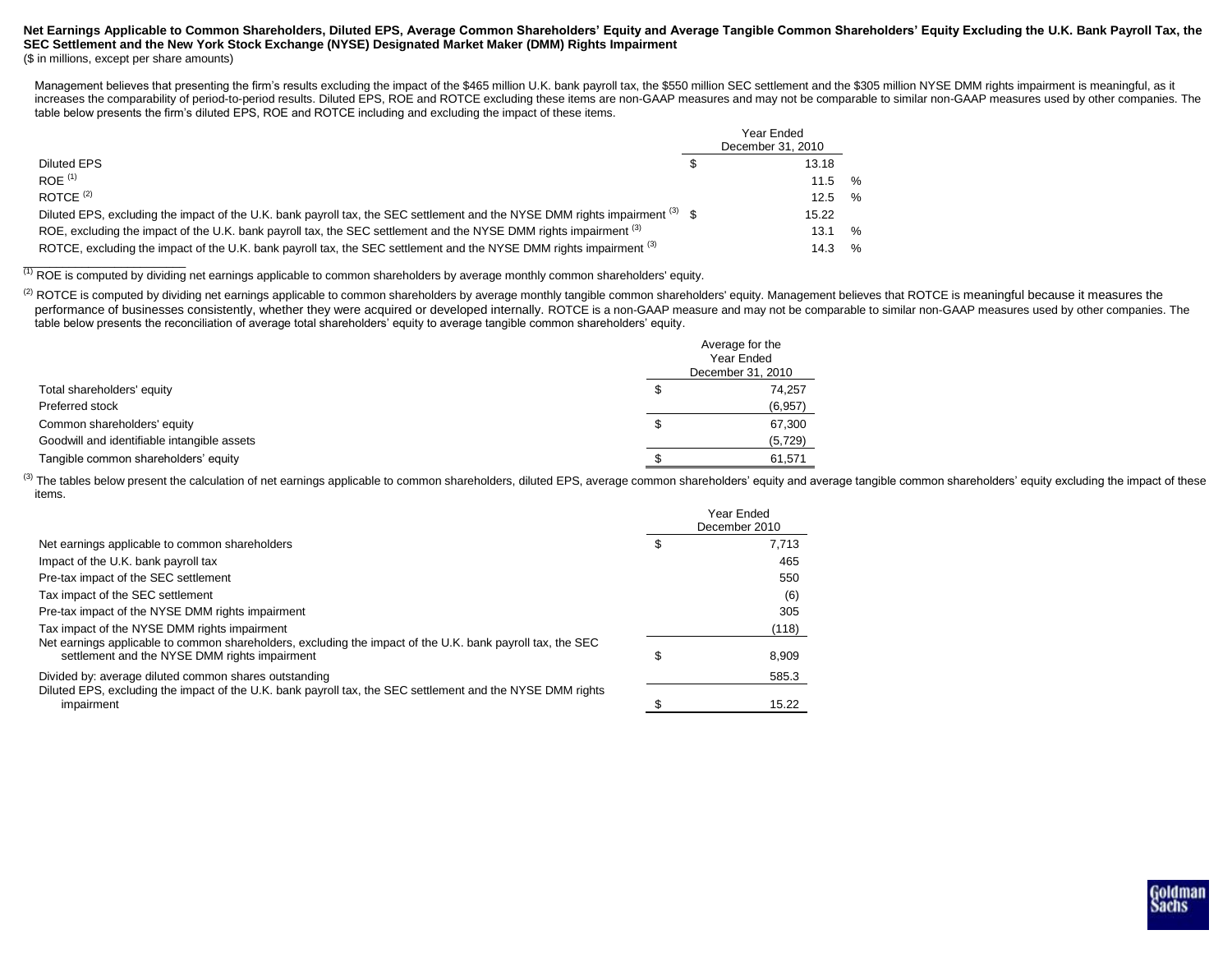#### Net Earnings Applicable to Common Shareholders, Diluted EPS, Average Common Shareholders' Equity and Average Tangible Common Shareholders' Equity Excluding the U.K. Bank Payroll Tax, the **SEC Settlement and the New York Stock Exchange (NYSE) Designated Market Maker (DMM) Rights Impairment, continued** (\$ in millions, except per share amounts)

|                                                                                                                                                   | Average for the<br>Year Ended<br>December 31, 2010 |
|---------------------------------------------------------------------------------------------------------------------------------------------------|----------------------------------------------------|
| Total shareholders' equity                                                                                                                        | 74.257                                             |
| Preferred stock                                                                                                                                   | (6, 957)                                           |
| Common shareholders' equity                                                                                                                       | 67.300                                             |
| Impact of the U.K. bank payroll tax                                                                                                               | 359                                                |
| Impact of the SEC settlement                                                                                                                      | 293                                                |
| Impact of the NYSE DMM rights impairment                                                                                                          | 14                                                 |
| Common shareholders' equity, excluding the impact of the U.K. bank payroll tax, the SEC settlement and the NYSE<br>DMM rights impairment          | 67.966                                             |
| Goodwill and identifiable intangible assets                                                                                                       | (5, 729)                                           |
| Tangible common shareholders' equity, excluding the impact of the U.K. bank payroll tax, the SEC settlement and<br>the NYSE DMM rights impairment | 62,237                                             |

#### **Effective Income Tax Rate Excluding the Impact of the U.K. Bank Payroll Tax and the SEC Settlement**

#### (\$ in millions)

Management believes that presenting the firm's effective income tax rate for 2010 excluding the impact of the \$465 million U.K. bank payroll tax and the \$550 million SEC settlement, substantially all of which was non-deduc meaningful as excluding these items increases the comparability of period-to-period results. The effective income tax rate excluding the impact of these items is a non-GAAP measure and may not be comparable to similar non-GAAP measures used by other companies. The table below presents the calculation of the effective income tax rate excluding the impact of these amounts.

|                                     | For the Year Ended December 31, 2010 |                     |  |                        |                              |  |  |  |  |  |
|-------------------------------------|--------------------------------------|---------------------|--|------------------------|------------------------------|--|--|--|--|--|
|                                     |                                      | Pre-tax<br>earnings |  | Provision<br>for taxes | Effective income<br>tax rate |  |  |  |  |  |
| As reported                         |                                      | 12.892              |  | 4.538                  | 35.2%                        |  |  |  |  |  |
| Add back:                           |                                      |                     |  |                        |                              |  |  |  |  |  |
| Impact of the U.K. bank payroll tax |                                      | 465                 |  | $\,$                   |                              |  |  |  |  |  |
| Impact of the SEC settlement        |                                      | 550                 |  | 6                      |                              |  |  |  |  |  |
| As adiusted                         |                                      | 13,907              |  | 4,544                  | 32.7%                        |  |  |  |  |  |

## **Ratio of Compensation and Benefits to Net Revenues Excluding the Impact of the U.K. Bank Payroll Tax**

(\$ in millions)

Management believes that presenting the firm's ratio of compensation and benefits to net revenues excluding the impact of the \$465 million U.K. bank payroll tax is meaningful, as excluding it increases the comparability of to-period results. The ratio of compensation and benefits to net revenues excluding the impact of this item is a non-GAAP measure and may not be comparable to similar non-GAAP measures used by other companies. The table below presents the calculation of the ratio of compensation and benefits to net revenues including and excluding the impact of this item.

|                                                                                                                     |  | Year Ended<br>December 31, 2010 |      |  |  |  |  |
|---------------------------------------------------------------------------------------------------------------------|--|---------------------------------|------|--|--|--|--|
| Compensation and benefits (which excludes the impact of the \$465 million U.K. bank payroll tax)                    |  | 15.376                          |      |  |  |  |  |
| Ratio of compensation and benefits to net revenues                                                                  |  | 39.3                            | $\%$ |  |  |  |  |
| Compensation and benefits, including the impact of the \$465 million U.K. bank payroll tax                          |  | 15.841                          |      |  |  |  |  |
| Ratio of compensation and benefits to net revenues, including the impact of the \$465 million U.K. bank payroll tax |  | 40.5                            | %    |  |  |  |  |

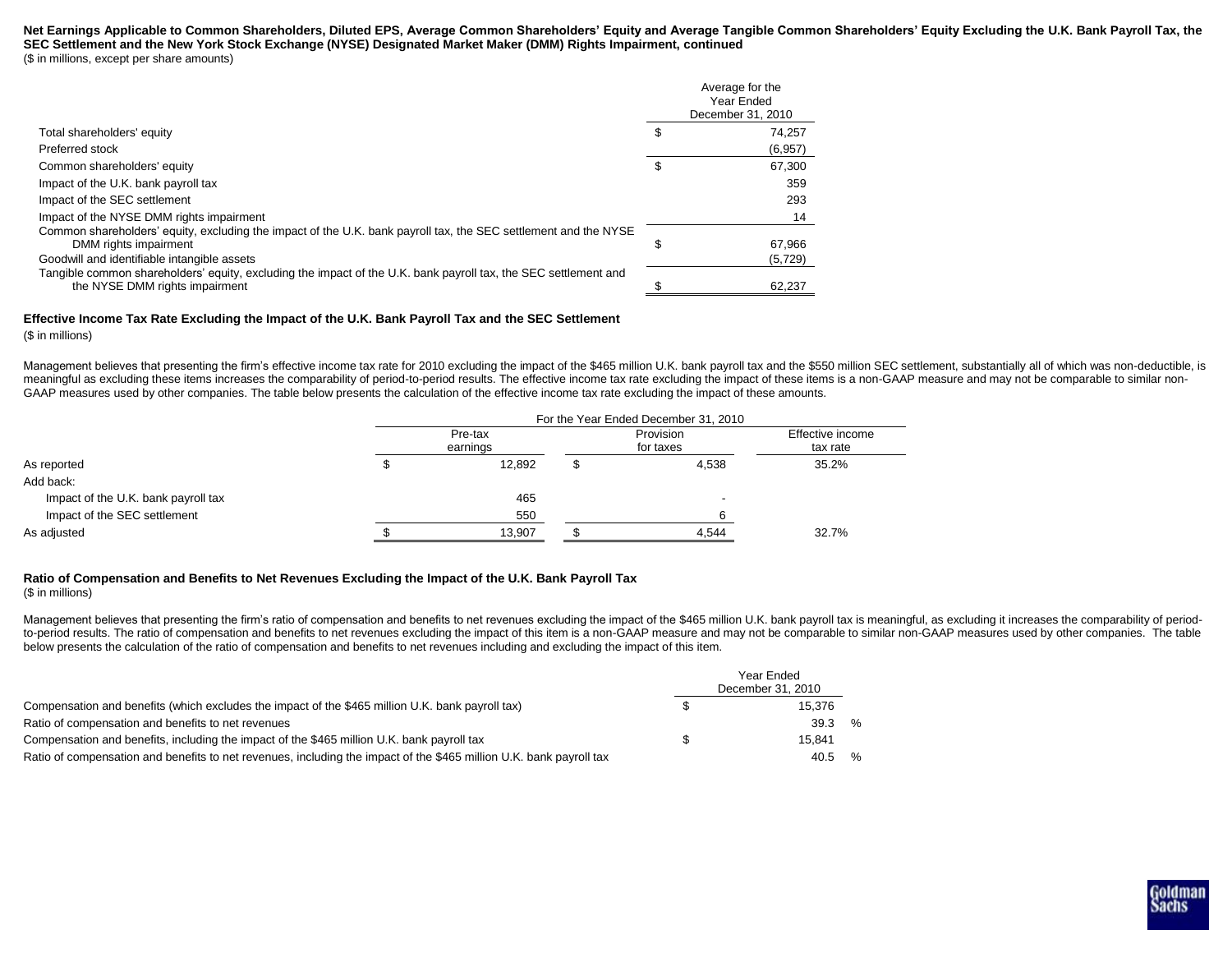#### **Adjusted Assets, Adjusted Leverage Ratio, Tangible Book Value Per Common Share and Tier 1 Common Ratio** (\$ in millions, except per share amounts)

The table below presents information on the firm's assets, shareholders' equity, leverage ratios, book value per common share and Tier 1 common ratio.

|                                              |    |                  |              |                   |              | As of        |   |               |                           |    |                  |              |
|----------------------------------------------|----|------------------|--------------|-------------------|--------------|--------------|---|---------------|---------------------------|----|------------------|--------------|
|                                              |    | December<br>2011 |              | September<br>2011 |              | June<br>2011 |   | March<br>2011 |                           |    | December<br>2010 |              |
| Total assets                                 | \$ | 923,225          | \$           | 948,909           | \$           | 936,910      |   | \$<br>933,289 |                           | \$ | 911,332          |              |
| Adjusted assets <sup>(1)</sup>               |    | 604,391          |              | 624,826           |              | 639,809      |   | 633,073       |                           |    | 588,927          |              |
| Total shareholders' equity                   |    | 70,379           |              | 70,088            |              | 72,356       |   | 72,469        |                           |    | 77,356           |              |
| Leverage ratio <sup>(2)</sup>                |    | 13.1             | $\mathsf{x}$ | 13.5 $\times$     |              | 12.9 x       |   | 12.9          | $\mathsf{x}$              |    | $11.8 \times$    |              |
| Adjusted leverage ratio <sup>(3)</sup>       |    | 8.6              | $\mathsf{x}$ | 8.9               | $\mathsf{x}$ | 8.8 x        |   | 8.7           | $\boldsymbol{\mathsf{x}}$ |    | 7.6              | $\mathsf{x}$ |
| Common shareholders' equity                  | \$ | 67,279           | \$           | 66,988            | \$           | 69,256       |   | \$<br>69,369  |                           | \$ | 70,399           |              |
| Tangible common shareholders' equity (4)     |    | 61,811           |              | 61,529            |              | 64,069       |   | 64,131        |                           |    | 64,877           |              |
| Book value per common share (5)              | \$ | 130.31           | \$           | 131.09            | \$           | 131.44       |   | \$<br>129.40  |                           | \$ | 128.72           |              |
| Tangible book value per common share (4) (5) |    | 119.72           |              | 120.41            |              | 121.60       |   | 119.63        |                           |    | 118.63           |              |
| Risk-weighted assets (RWAs) <sup>(6)</sup>   | \$ | 457,027          | \$           | 456,204           | \$           | 451,010      |   | \$<br>455,811 |                           | \$ | 444,290          |              |
| Tier 1 common ratio $(7)$                    |    | 12.1             | %            | 12.1              | %            | 12.9         | % | 12.8          | %                         |    | 13.3             | %            |

(1) Adjusted assets equals total assets less (i) low-risk collateralized assets generally associated with the firm's secured client financing transactions, federal funds sold and excess liquidity (which includes financial but not yet purchased, at fair value, less derivative liabilities) and (ii) cash and securities segregated for regulatory and other purposes. Adjusted assets is a non-GAAP measure and may not be comparable to similar non-G measures used by other companies. The table below presents the reconciliation of total assets to adjusted assets.

|                                                                             |   |                  |    |                   |    | As of        |               |                  |            |
|-----------------------------------------------------------------------------|---|------------------|----|-------------------|----|--------------|---------------|------------------|------------|
|                                                                             |   | December<br>2011 |    | September<br>2011 |    | June<br>2011 | March<br>2011 | December<br>2010 |            |
| Total assets                                                                | æ | 923,225          | \$ | 948,909           | \$ | 936,910      | \$<br>933,289 | \$               | 911,332    |
| Deduct: Securities borrowed                                                 |   | (153, 341)       |    | (156, 929)        |    | (175, 472)   | (184, 217)    |                  | (166, 306) |
| Securities purchased under agreements<br>to resell and federal funds sold   |   | (187, 789)       |    | (185, 854)        |    | (162, 285)   | (162,094)     |                  | (188, 355) |
| Add:<br>Financial instruments sold, but not yet<br>purchased, at fair value |   | 145,013          |    | 162,127           |    | 149,639      | 150,998       |                  | 140,717    |
| Less derivative liabilities                                                 |   | (58, 453)        |    | (66,004)          |    | (47, 492)    | (51, 391)     |                  | (54, 730)  |
| Subtotal                                                                    |   | (254, 570)       |    | (246, 660)        |    | (235, 610)   | (246, 704)    |                  | (268, 674) |
| Deduct: Cash and securities segregated for<br>regulatory and other purposes |   | (64, 264)        |    | (77, 423)         |    | (61, 491)    | (53, 512)     |                  | (53, 731)  |
| Adjusted assets                                                             |   | 604,391          |    | 624,826           |    | 639,809      | 633,073       |                  | 588,927    |